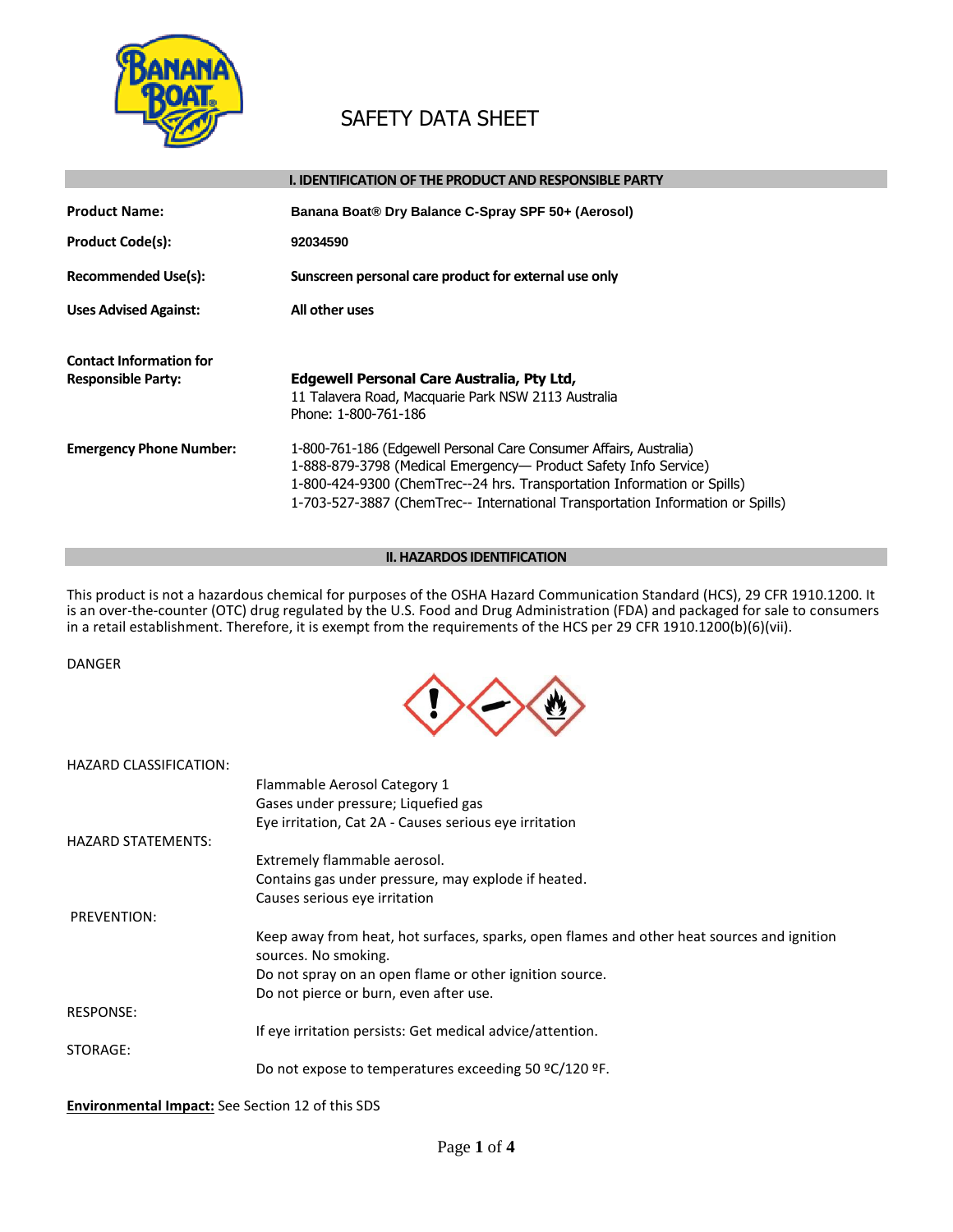# **III. COMPOSITION INFORMATION**

|                                                                                                         | <b>Chemical Name</b>                 |                                                                                                                                                                                                                                                                                                                                                                                                                                                                                                                                 | <b>CAS Number</b>                                                                                                                                                                                | Weight %                                                                                                                                                                                                     |
|---------------------------------------------------------------------------------------------------------|--------------------------------------|---------------------------------------------------------------------------------------------------------------------------------------------------------------------------------------------------------------------------------------------------------------------------------------------------------------------------------------------------------------------------------------------------------------------------------------------------------------------------------------------------------------------------------|--------------------------------------------------------------------------------------------------------------------------------------------------------------------------------------------------|--------------------------------------------------------------------------------------------------------------------------------------------------------------------------------------------------------------|
| <b>Isobutane</b>                                                                                        |                                      |                                                                                                                                                                                                                                                                                                                                                                                                                                                                                                                                 | 75-28-5                                                                                                                                                                                          | $25.0 - 35.0$                                                                                                                                                                                                |
| <b>Ethanol</b>                                                                                          |                                      |                                                                                                                                                                                                                                                                                                                                                                                                                                                                                                                                 | 64-17-5                                                                                                                                                                                          | 40-50                                                                                                                                                                                                        |
|                                                                                                         |                                      |                                                                                                                                                                                                                                                                                                                                                                                                                                                                                                                                 |                                                                                                                                                                                                  |                                                                                                                                                                                                              |
|                                                                                                         |                                      |                                                                                                                                                                                                                                                                                                                                                                                                                                                                                                                                 | <b>IV. FIRST AID MEASURES</b>                                                                                                                                                                    |                                                                                                                                                                                                              |
| <b>Eye Contact:</b><br><b>Skin Contact:</b><br>Inhalation:<br>Ingestion:<br><b>Notes to Physician:</b>  | 1222).                               | Rinse thoroughly with plenty of water. If irritation persists, call a physician.<br>None anticipated to be needed. Product is a personal care product intended for use on skin.<br>None anticipated to be needed under normal use. If breathing is difficult, move person to fresh air.<br>None anticipated to be needed under normal use. Not a foreseeable route of exposure. Should such<br>an event occur, immediately call a qualified medical professional or poison control center (1-800-222-<br>Treat symptomatically. |                                                                                                                                                                                                  |                                                                                                                                                                                                              |
|                                                                                                         |                                      |                                                                                                                                                                                                                                                                                                                                                                                                                                                                                                                                 | <b>V. FIRE-FIGHTING MEASURES</b>                                                                                                                                                                 |                                                                                                                                                                                                              |
|                                                                                                         |                                      |                                                                                                                                                                                                                                                                                                                                                                                                                                                                                                                                 |                                                                                                                                                                                                  |                                                                                                                                                                                                              |
| <b>Uniform Fire Code:</b>                                                                               |                                      | Aerosol Level 3                                                                                                                                                                                                                                                                                                                                                                                                                                                                                                                 |                                                                                                                                                                                                  |                                                                                                                                                                                                              |
| <b>Flash Point:</b>                                                                                     | 19°C concentrate<br>-83°C Propellant |                                                                                                                                                                                                                                                                                                                                                                                                                                                                                                                                 |                                                                                                                                                                                                  |                                                                                                                                                                                                              |
| <b>Specific hazards</b>                                                                                 |                                      |                                                                                                                                                                                                                                                                                                                                                                                                                                                                                                                                 |                                                                                                                                                                                                  |                                                                                                                                                                                                              |
| arising From the product:                                                                               |                                      |                                                                                                                                                                                                                                                                                                                                                                                                                                                                                                                                 |                                                                                                                                                                                                  | Sensitivity to Static Discharge. Be prepared for risk of exploding cans if product is                                                                                                                        |
| <b>Suitable Extinguishing Media:</b>                                                                    |                                      | exposed to fire.<br>environment.                                                                                                                                                                                                                                                                                                                                                                                                                                                                                                |                                                                                                                                                                                                  | Use dry chemical, alcohol resistant foam, all purpose AFFF, carbon dioxide or water spray<br>(fog), provided the media are appropriate to local circumstances and the surrounding                            |
| <b>Protective Equipment and</b><br><b>Precautions for Firefighters</b>                                  |                                      | cans if product is exposed to fire.                                                                                                                                                                                                                                                                                                                                                                                                                                                                                             |                                                                                                                                                                                                  | As with any Fire, wear self-contained, pressure-demand breathing apparatus approved<br>by MSHA/NIOSH for that use and full protective gear. Be prepared for risk of exploding                                |
| <b>NFPA Hazard Rating:</b>                                                                              |                                      | <b>Health Hazard 1 Flammability 3</b>                                                                                                                                                                                                                                                                                                                                                                                                                                                                                           | <b>Stability 0</b>                                                                                                                                                                               |                                                                                                                                                                                                              |
|                                                                                                         |                                      |                                                                                                                                                                                                                                                                                                                                                                                                                                                                                                                                 | <b>VI. ACCIDENTAL RELEASE MEASURES</b>                                                                                                                                                           |                                                                                                                                                                                                              |
| <b>Personal Precautions:</b><br><b>Protective Equipment:</b><br><b>Emergency Procedures:</b>            |                                      | Avoid contact with eyes.<br>None needed.                                                                                                                                                                                                                                                                                                                                                                                                                                                                                        |                                                                                                                                                                                                  | None needed in the absence of a fire. Be prepared for risk of exploding cans if product is                                                                                                                   |
| <b>Environmental Precautions:</b><br><b>Methods for Containment:</b><br><b>Methods for Cleaning Up:</b> |                                      | exposed to fire.                                                                                                                                                                                                                                                                                                                                                                                                                                                                                                                | Refer to protective measures listed in Sections 7 and 8.<br>Use absorbent material to prevent further leakage or spillage if safe to do so.<br>Keep in suitable, closed containers for disposal. |                                                                                                                                                                                                              |
|                                                                                                         |                                      |                                                                                                                                                                                                                                                                                                                                                                                                                                                                                                                                 | <b>VII. HANDLING &amp; STORAGE</b>                                                                                                                                                               |                                                                                                                                                                                                              |
| Handling:<br>Storage:                                                                                   | puncture or incinerate cans.         |                                                                                                                                                                                                                                                                                                                                                                                                                                                                                                                                 |                                                                                                                                                                                                  | Handle in accordance with good industrial hygiene and safety practice. Avoid contact with eyes. Do not<br>Keep away from heat and sources of ignition. Do not expose to temperatures exceeding 50 °C/120 °F. |
|                                                                                                         |                                      |                                                                                                                                                                                                                                                                                                                                                                                                                                                                                                                                 | VIII. EXPOSURE CONTROLS & PERSONAL PROTECTION                                                                                                                                                    |                                                                                                                                                                                                              |

**Exposure Guidelines:**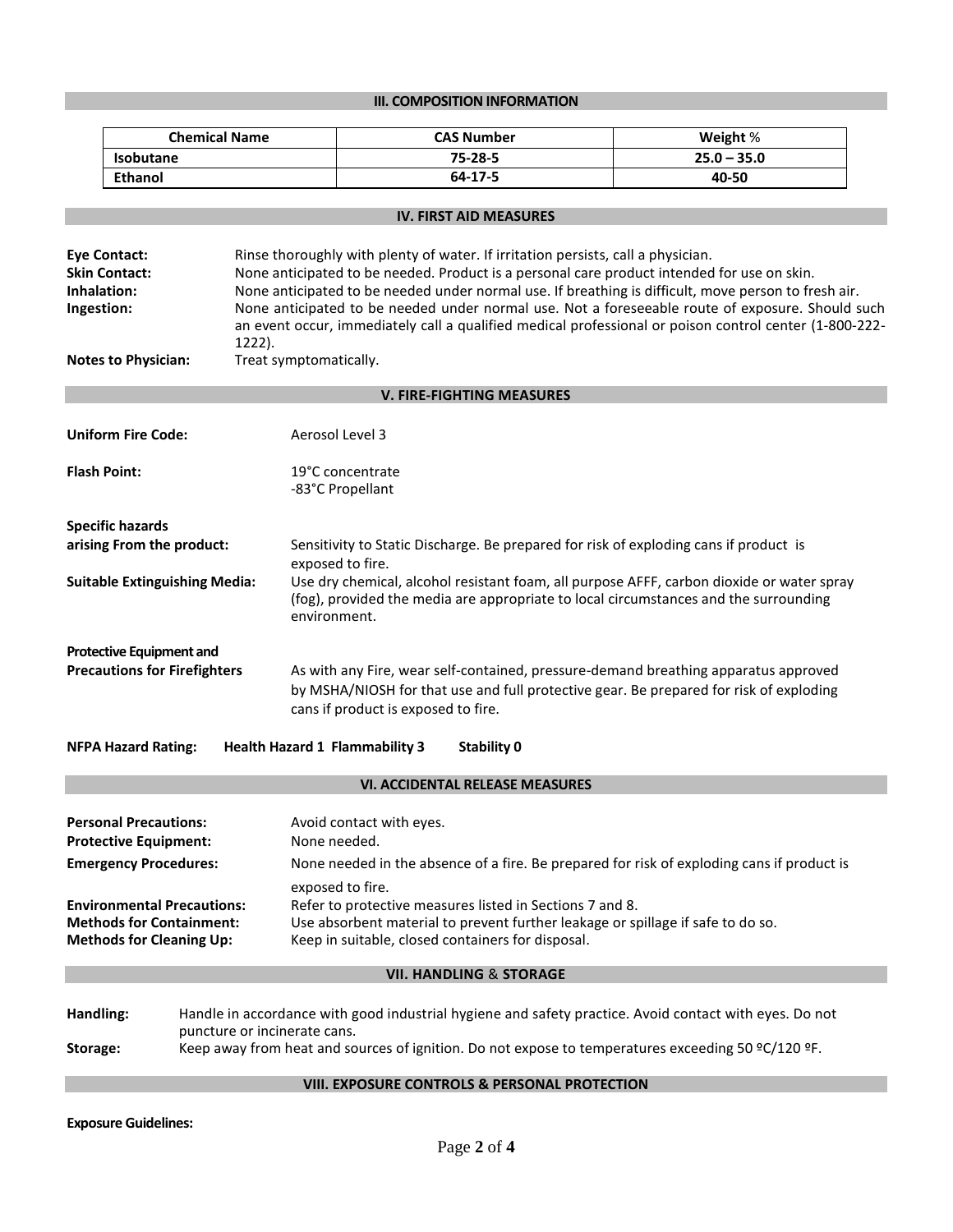| <b>Chemical Name</b>        | <b>ACGIH TLV</b> | <b>OSHA PEL</b>                  | NIOSH IDLH                                         |
|-----------------------------|------------------|----------------------------------|----------------------------------------------------|
| <b>Isobutane</b><br>75-28-5 | TWA: 1000 ppm    | N/A                              | N/A                                                |
| Ethanol<br>$64 - 17 - 5$    | TWA: 1000 ppm    | TWA: 1000 ppm<br>TWA: 1900 mg/m3 | IDLH: 3300 ppm<br>TWA: 1900 mg/m3<br>TWA: 1000 ppm |

**Engineering Measures:** Adequate ventilation and a suitable means of rinsing eyes with water are recommended. **Personal Protective Equipment:** No need for personal protective equipment is anticipated for reasonably foreseeable conditions of use.

**Hygiene Measures:** Handle in accordance with good industrial hygiene and safety practice.

### **IX. PHYSICAL** & **CHEMICAL PROPERTIES**

# **(a) Appearance**

- **(1) physical state:** liquid aerosol
- **(2) color, etc.:** Clear, light yellow
- **(b) Odor – characteristic:** pleasant
- **(c) Odor threshold:** No data available
- **(d) pH:** No data available
- **(e) Melting point/freezing point:** No data available
- **(f) Initial boiling point and boiling range:** No data available
- **(g) Flash point:** 9.5°C
- **(h) Evaporation rate:** No data available
- **(i) Flammability (solid, gas):** Yes
- **(j) Upper/lower flammability or explosive limits:** No data available.
- **(k) Vapor pressure:** No data available
- **(l) Vapor density:** No data available
- **(m) Relative density (specific gravity):** 0.84 (concentrate)
- **(n) Solubility(ies):** Soluble in water.
- **(o) Partition coefficient (n-octanol/water):** No data available
- **(p) Auto-ignition temperature:** No data available
- **(q) Decomposition temperature:** No data available
- **(r) Viscosity:** No data available
- **(s) VOC Content(%):** Available upon request

# **X. STABILITY** & **REACTIVITY**

| <b>Reactivity:</b>                         | Not reactive.                                                    |
|--------------------------------------------|------------------------------------------------------------------|
| <b>Chemical Stability:</b>                 | Stable.                                                          |
| <b>Possibility of Hazardous Reactions:</b> | In the event of a fire, hazardous polymerization does not occur. |
| <b>Conditions to Avoid:</b>                | Heat, flames and sparks.                                         |
| <b>Incompatible Products:</b>              | None known.                                                      |
| <b>Hazardous Decomposition Products:</b>   | Carbon monoxide, carbon dioxide                                  |
| <b>Hazardous Polymerization:</b>           | Hazardous polymerization does not occur.                         |

# **XI. TOXICOLOGICAL INFORMATION**

This product is safe for its intended use based on the formulation, testing results, and the long history of safe consumer use.

# **XII. ECOLOGICAL INFORMATION**

**Ecotoxicity:** The environmental impact of this product has not been investigated.